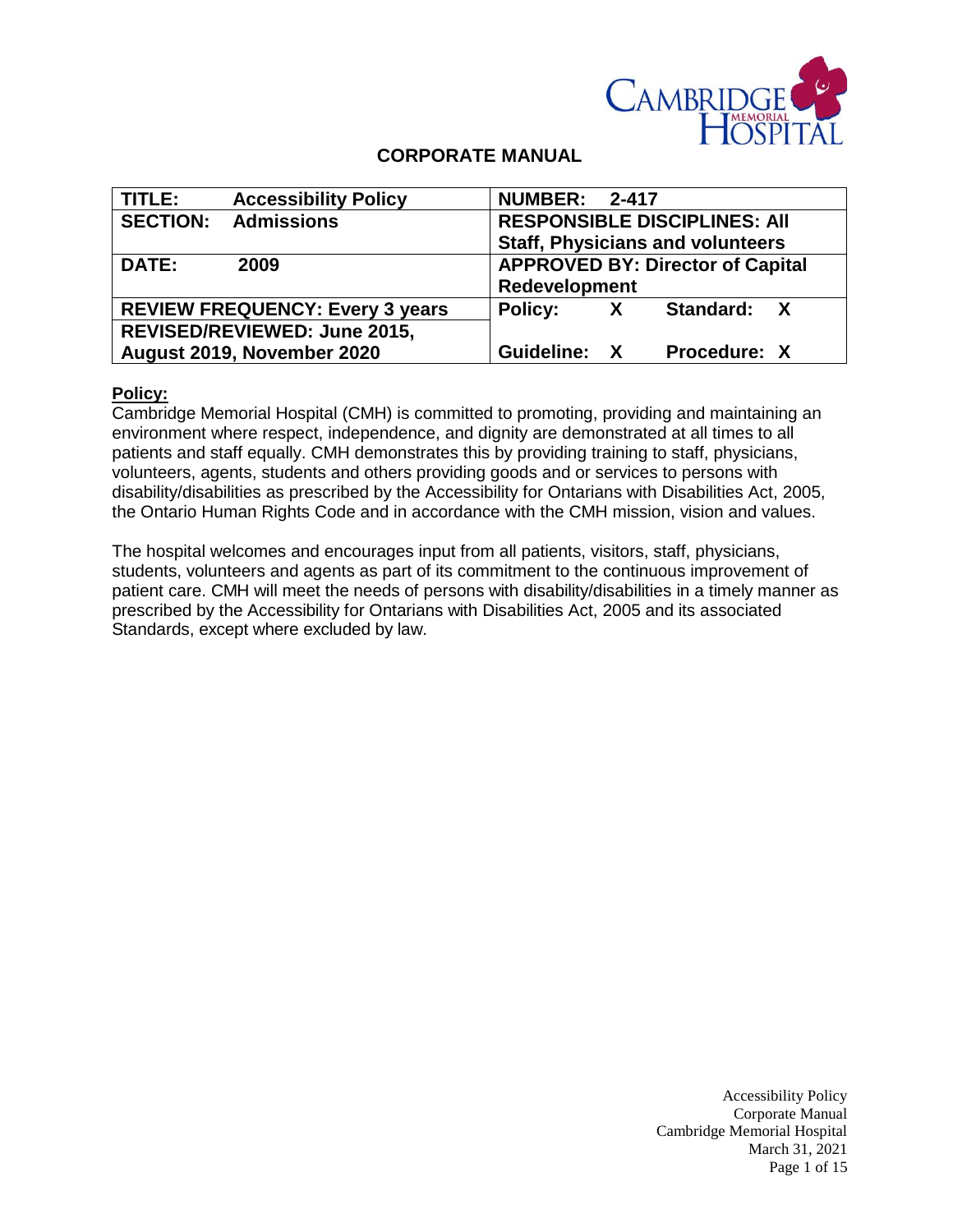

## **Table of Contents:**

## **Definitions:**

Please refer to [Accessibility for Ontarians with Disabilities Act, 2005 -](file://///cmhfile1/interdeptmtl/Accessibility/Integrated%20Accessibility%20Regulation/IAR%20policy/Accessibility%20for%20Ontarians%20with%20Disabilities%20Act,%202005%20-%20O_%20Reg_%20191-11.htm) O\_ Reg\_ 191-11 for definitions pertinent to this policy

**Assistive Device**: Assistive Devices are used by people with disabilities to help with daily living. They include a broad range of products such as but not limited to walkers, canes, wheelchairs, oxygen tanks, portable chalk boards and electronic communication devices that people may bring with them to the hospital.

**Guide Dog**: is a dog trained as a guide for a blind person. Guide dogs and Service dogs are not pets but working animals. CMH supports the right of the individual to be accompanied by a Guide dog or other Service animal, except where excluded by law.

> Accessibility Policy Corporate Manual Cambridge Memorial Hospital March 31, 2021 Page 2 of 15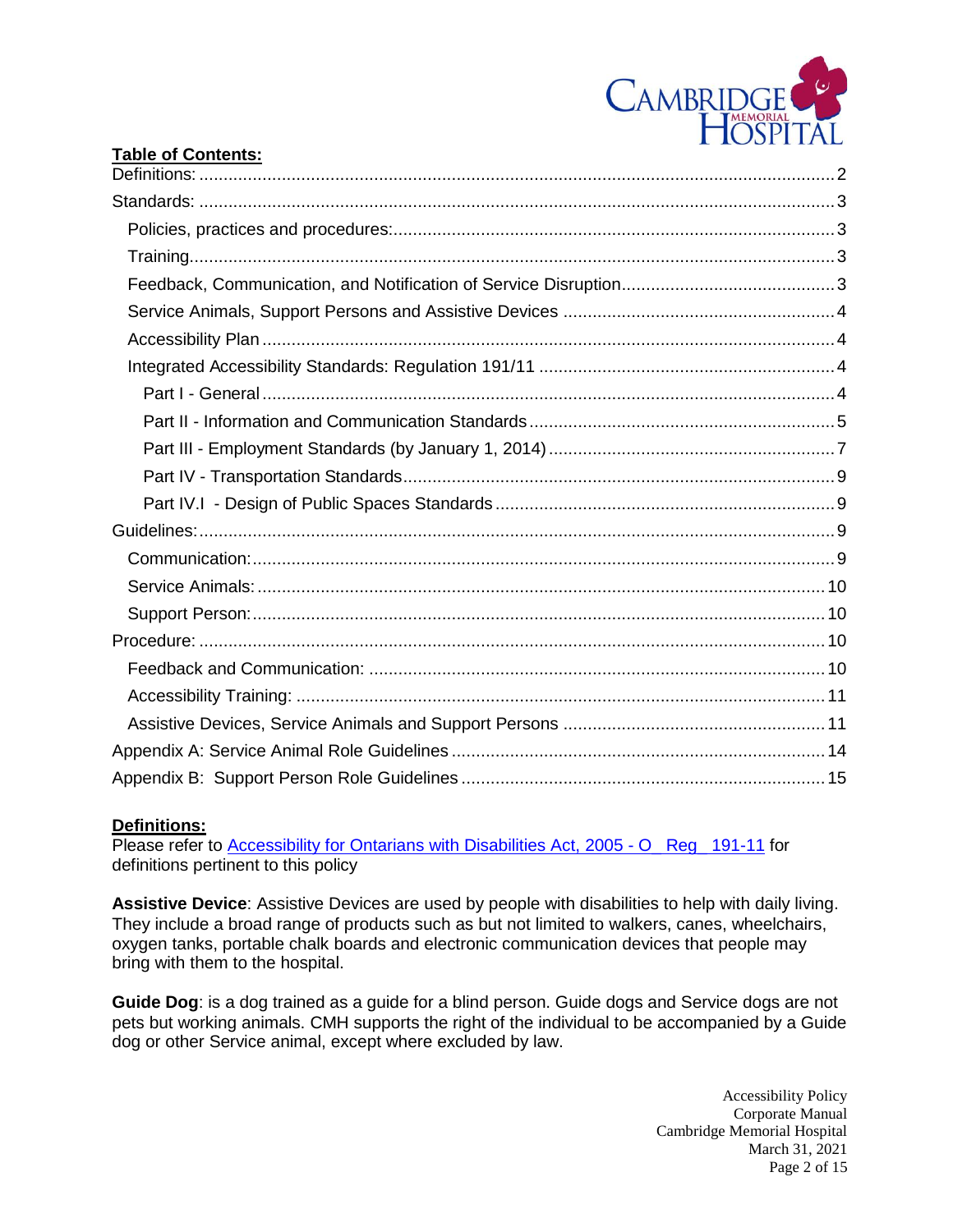

**Service Animal**: are animals that are individually trained to perform tasks for people with disabilities such as guiding people who are blind, alerting people who are deaf, pulling wheelchairs, alerting and protecting a person who is having a seizure, or performing other special tasks.

**Support Person:** Individual hired or chosen to accompany a person with a disability to provide services or assistance with communication, mobility, personal care, medical needs or access to goods or services.

## **Standards:**

## **Policies, practices and procedures:**

- Staff should be familiar with CMH policies, practices and procedures about providing accessible customer service.
- Goods or services will be provided in a manner which respects the dignity and independence of the individual and in a manner that takes into account the person's disability.
- Provision of goods or service will be integrated unless an alternate measure is necessary to enable the person with a disability to obtain, use or benefit from any goods or service.
- Persons with disabilities will be given equal opportunity to obtain, use or benefit from goods or service.

## **Training**

- Training about the provision of goods and services to persons with disabilities will be provided to persons involved in the development of policies practices and procedures governing the provision of goods and or services to members of the public.
- Training will include a review of the purposes of the Act, the requirements of the Regulation(s) and on the Human Rights Code as it pertains to accessibility and instruction about:
	- $\circ$  How to interact with persons with various types of disabilities.
	- $\circ$  How to interact with persons with disabilities who use an assistive device, require assistance of a service animal or the assistance of a support person.
	- o How to use equipment or devices available on the provider's premises or otherwise provided by the provider that may help with the provision of goods or services to a person with a disability.
	- $\circ$  What to do if a person with a particular type of disability is having difficulty accessing the provider's goods or services.
- Training will be provided as soon as practicable after he or she is assigned the applicable duties.
	- $\circ$  New staff or staff returning from a leave of absence will receive training through the Hospital Wide Orientation Process as per Hospital Orientation Policy
	- o Existing staff, physicians, volunteers, and students will access Accessibility training on the intranet or by hard copy available from Human Resources, Chief of Staff, Volunteer office as applicable.

# **Feedback, Communication, and Notification of Service Disruption**

- Feedback is directed to the Patient Relations department.
- Feedback may be in person, writing, e-mail, telephone, electronic text on disc, or using other methods as agreed upon between the individual and the hospital.

Accessibility Policy Corporate Manual Cambridge Memorial Hospital March 31, 2021 Page 3 of 15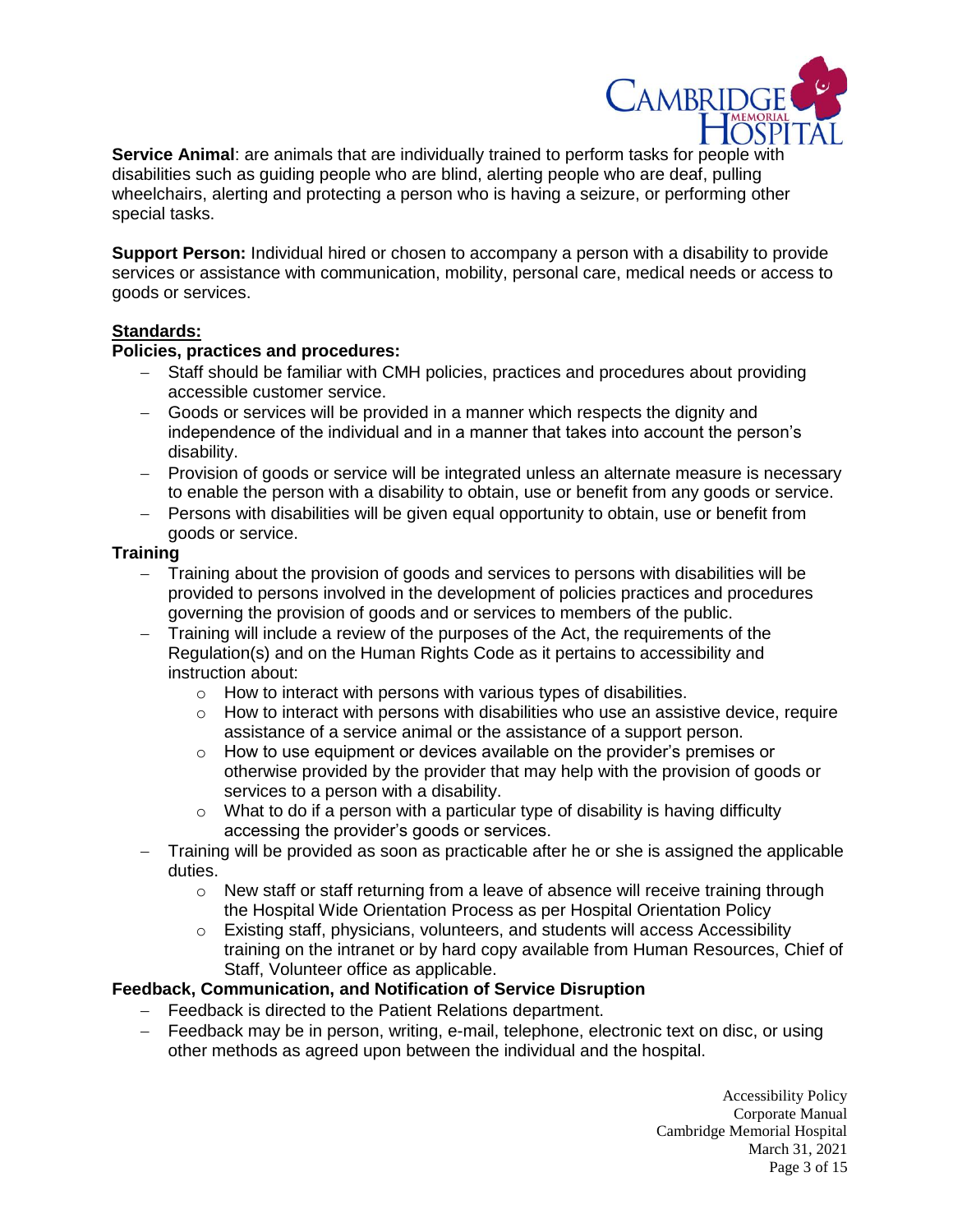

- CMH participates in the NRC Picker Patient Satisfaction Survey which provides Inpatients and Emergency patients the opportunity to comment on any number of services provided during their stay. These results are reviewed quarterly by the Quality and Operations Councils of each program.
- Disruption of Service:
	- o Public notification will be undertaken should there be any temporary or unexpected interruption in service to others due to the use of CMH services by a person with disabilities. Notice must include:
		- Reason for disruption of service
		- Anticipated length of duration

## **Service Animals, Support Persons and Assistive Devices**

- The right of the individual to use a personal assistive device, service animal or support person while accessing goods and services provided by CMH is respected and accommodated, except where excluded by law.
- Assistive device(s) will remain with the patient at **ALL** times except where there is a requirement for exclusion of said device:
	- o Due to infection control risk
	- o Risk of harm to the device and/or individuals
- Guide dogs and other Service animals may accompany people with disabilities in all areas of the hospital except where excluded by law or where there is a significant risk to a staff person or member of the public (identified risk of severe allergic reaction).
- If a Guide dog or Service animal is excluded by law, CMH will ensure that other measures are available to enable the person with a disability to obtain, use or benefit from CMH goods or services.
- Emotional support animals provide comfort and security. However, they do not have training for specific tasks. Therefore, emotional support animals do not qualify as service animals under the AODA. Providers may ask for proof that a customer's animal is a service animal, unless it is visibly obvious that the person has a disability and is relying on the animal. For instance, if a dog is clearly guiding a customer who is blind, providers should know without asking that this animal is a guide dog.

**Clinical Note**: Staff will refrain from touching or petting the guide dog or other service animal.

#### **Accessibility Plan**

- CMH will develop and maintain an ongoing Accessibility Plan that can be found on its Internet website at the following location. [CMH Accessibility Plan](https://www.cmh.org/sites/default/files/page-assets/patients-visitors/accessibility-services/accessibility-plan-2018-2022-final-approved-46288.pdf)
- All accessibility policies and plans will be available to the public, including all patients, their family, and staff on the intranet, internet and on the premises.
- The Accessibility Planning Report makes recommendations for the removal of barriers to accessibility, to senior administration and Board of Cambridge Memorial Hospital.

#### **Integrated Accessibility Standards: Regulation 191/11**

CMH is committed to the integration of regulation 191/11 requirements as noted below;

#### **Part I - General**

- General
	- o Policies and procedures are in a written format and available to the public, in a format agreed upon with the person with a disability.

Accessibility Policy Corporate Manual Cambridge Memorial Hospital March 31, 2021 Page 4 of 15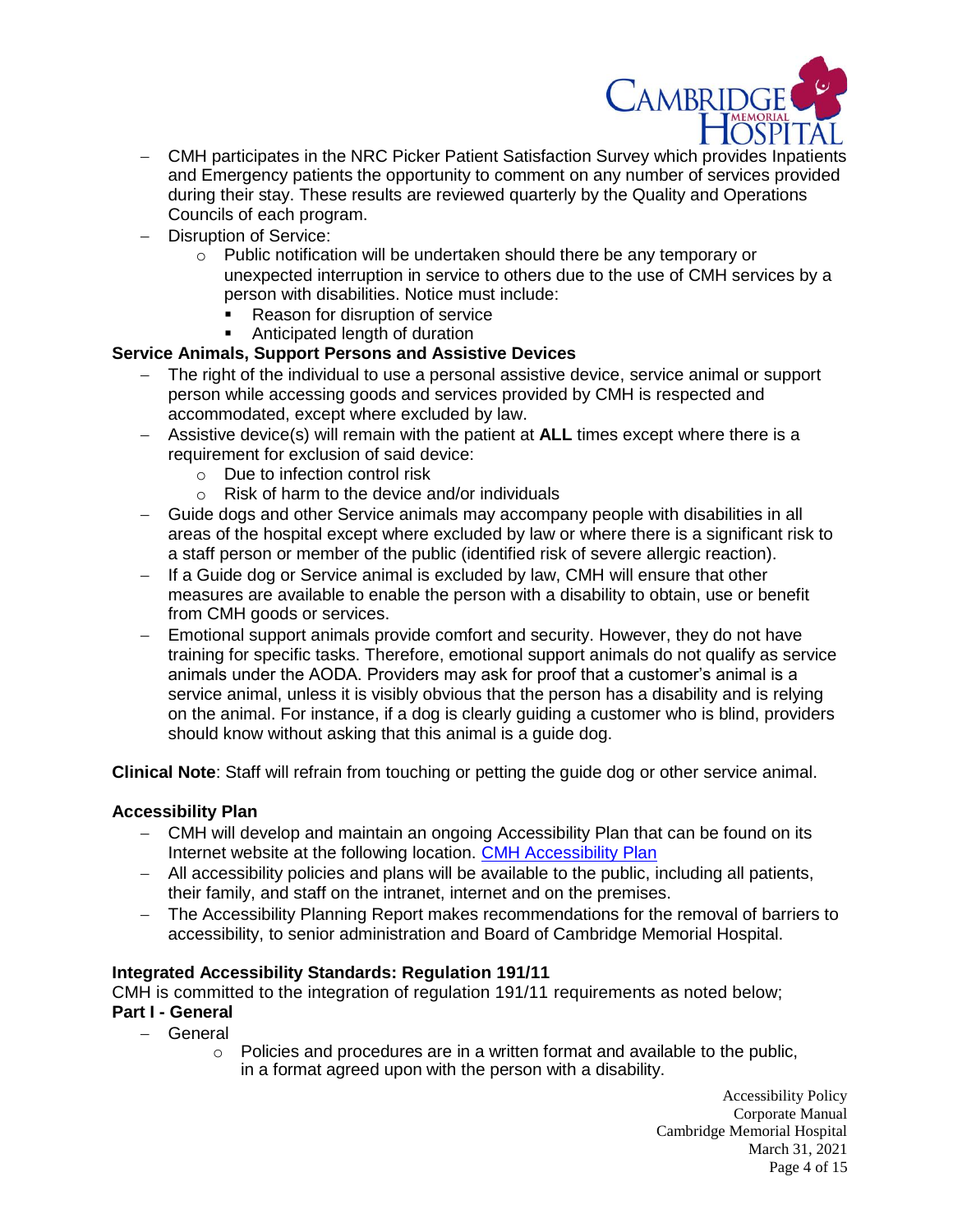

- o The requirements set out in this Regulation are not a replacement or a substitution for the requirements established under the *Human Rights Code* nor do the standards limit any obligations owed to the persons with disabilities under any other legislation
- Multi-year accessibility plan
	- $\circ$  A Multi-Year Accessibility Plan (MYAP) that will outline the strategy to prevent and remove barriers and meet the requirements of this legislation will be established, implemented and maintained.
	- o The MYAP will be posted on the CMH website and available to the public in a format agreed upon with the person with a disability
	- o The MYAP will be reviewed and updated at least once every five years in consultation with persons with disabilities and in consultation with the Accessibility Committee
	- o An annual status report on the progress of measures taken to implement the strategy referenced in the MYAP and will post this report on the CMH website and make the report available in an agreed upon format upon request
- Procuring or acquiring goods, services or facilities
	- o CMH will incorporate accessibility criteria and features when procuring or acquiring goods, services or facilities, except where it is not practicable.
	- o Where not practicable CMH shall provide, upon request, an explanation
- Self-service kiosks
	- o CMH will incorporate accessibility features when designing, procuring or acquiring self- service kiosks.
	- o Under this legislation 'kiosk' means an interactive electronic terminal, including point of sale device, intended for public use that allows users to access one or more services or products or both
- **Training** 
	- o CMH will ensure staff and volunteers are trained in the requirements of the accessibility standards referred to in Regulation 191/11 and on the *Human Rights Code* [Human](http://www.e-laws.gov.on.ca/html/statutes/english/elaws_statutes_90h19_e.htm) Rights Code, [R.S.O.](http://www.e-laws.gov.on.ca/html/statutes/english/elaws_statutes_90h19_e.htm) 1990, c. H.19 as it pertains to persons with disabilities including:
		- Those who participate in developing the organization's policies and
		- All other persons who provide goods, services or facilities on behalf of the organization
		- The training will be appropriate to the duties of the employee, volunteer and other persons
		- The training will be delivered as soon as practicable
	- $\circ$  CMH will provide training in respect of any changes to the policies on an ongoing basis
	- $\circ$  A record of training will be maintained including the dates on which the training is provided and the number of individuals to whom it is provided

#### **Part II - Information and Communication Standards**

- Definitions and Exceptions
	- $\circ$  CMH will comply with the definitions and exceptions outlined in 9.(1) (2) (3) as found in the Regulation at **Accessibility for Ontarians with Disabilities Act**, 2005 - [O\\_ Reg\\_ 191-11](file://///cmhfile1/interdeptmtl/Accessibility/Integrated%20Accessibility%20Regulation/IAR%20policy/Accessibility%20for%20Ontarians%20with%20Disabilities%20Act,%202005%20-%20O_%20Reg_%20191-11.htm)

Accessibility Policy Corporate Manual Cambridge Memorial Hospital March 31, 2021 Page 5 of 15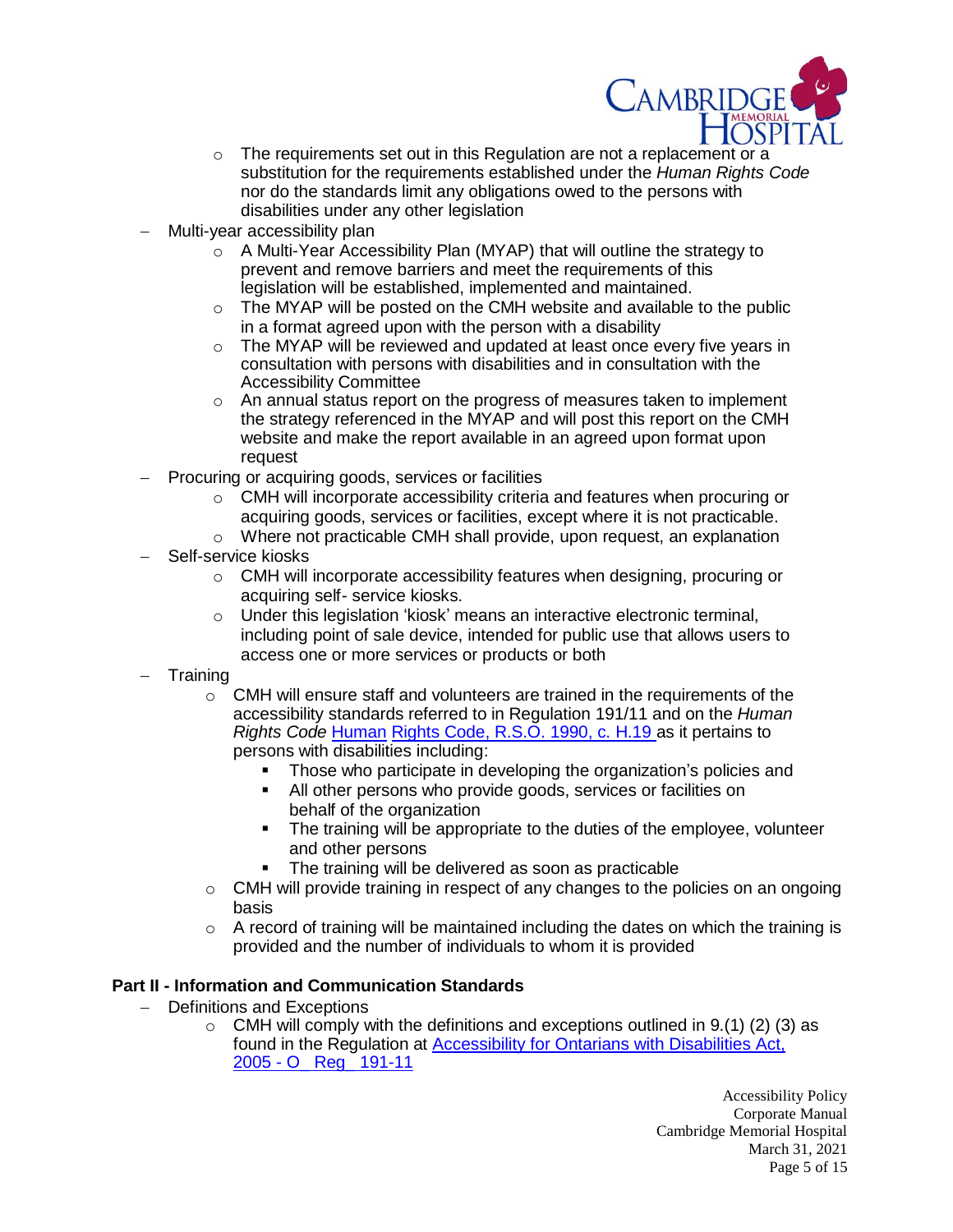

- Feedback
	- o CMH will ensure that processes for receiving and responding to feedback shall be accessible to persons with disabilities by providing or arranging for the provision of accessible formats and communications supports, upon request
	- o CMH will continue to support the requirements for feedback as prescribed under section 7 of the Ontario Regulation 429/07 (Accessibility Standards for Customer Service)
	- $\circ$  CMH will notify the public of available accessible formats and communication supports
- Accessible Formats and Communication Supports
	- o Except as otherwise provided, CMH shall upon request provide or arrange for the provision of accessible formats and communication supports for persons with disabilities,
		- In a timely manner that takes into account the person's accessibility needs due to disability and
		- At a cost that is no more than the regular cost charged to other persons.
		- CMH shall consult with the person making the request in determining the suitability of an accessible format or communication support
	- o CMH will notify the public about the availability of accessible formats and communication support
- Emergency procedure, plans or public safety information
	- $\circ$  Any Emergency procedures, plans or public safety information available to the public shall be provided in an accessible format or with appropriate communication supports, as soon as practicable, upon request.
- Accessible websites and web content
	- $\circ$  CMH will make internet and intranet websites and web content conform with the World Wide Web Consortium Web Content Accessibility Guidelines (WCAG) 2.0, initially at Level A
	- o and increasing to WCAG 2.0 Level AA, other than,
		- success criteria 1.2.4 Captions (Live) and
		- success criteria 1.2.5 Audio Descriptions (Pre-recorded) (by January 1, 2021)
	- $\circ$  Except where meeting the requirement is not practicable, this section applies,
		- To websites and web content, including web-based applications, that CMH controls directly or through a contractual relationship that allows for modifications of the product and
		- To web content published on a website after January 1, 2012
		- The determination of practicability in relationship to this Regulation is described in S 14(6)(a)and (b) [Accessibility for Ontarians with](file://///cmhfile1/interdeptmtl/Accessibility/Integrated%20Accessibility%20Regulation/IAR%20policy/Accessibility%20for%20Ontarians%20with%20Disabilities%20Act,%202005%20-%20O_%20Reg_%20191-11.htm)  [Disabilities Act, 2005 -](file://///cmhfile1/interdeptmtl/Accessibility/Integrated%20Accessibility%20Regulation/IAR%20policy/Accessibility%20for%20Ontarians%20with%20Disabilities%20Act,%202005%20-%20O_%20Reg_%20191-11.htm) O\_ Reg\_ 191-11
		- Definitions pertaining to this section are describe in S (7) [Accessibility](file://///cmhfile1/interdeptmtl/Accessibility/Integrated%20Accessibility%20Regulation/IAR%20policy/Accessibility%20for%20Ontarians%20with%20Disabilities%20Act,%202005%20-%20O_%20Reg_%20191-11.htm)  [for Ontarians with Disabilities Act, 2005 -](file://///cmhfile1/interdeptmtl/Accessibility/Integrated%20Accessibility%20Regulation/IAR%20policy/Accessibility%20for%20Ontarians%20with%20Disabilities%20Act,%202005%20-%20O_%20Reg_%20191-11.htm) O\_ Reg\_ 191-11
- Educational Training and Resources and materials, etc.
	- o CMH is not an obligated organization under the definitions in Schedule 1 Broader Public Sector. Examples of obligated organizations are Colleges and Universities

Accessibility Policy Corporate Manual Cambridge Memorial Hospital March 31, 2021 Page 6 of 15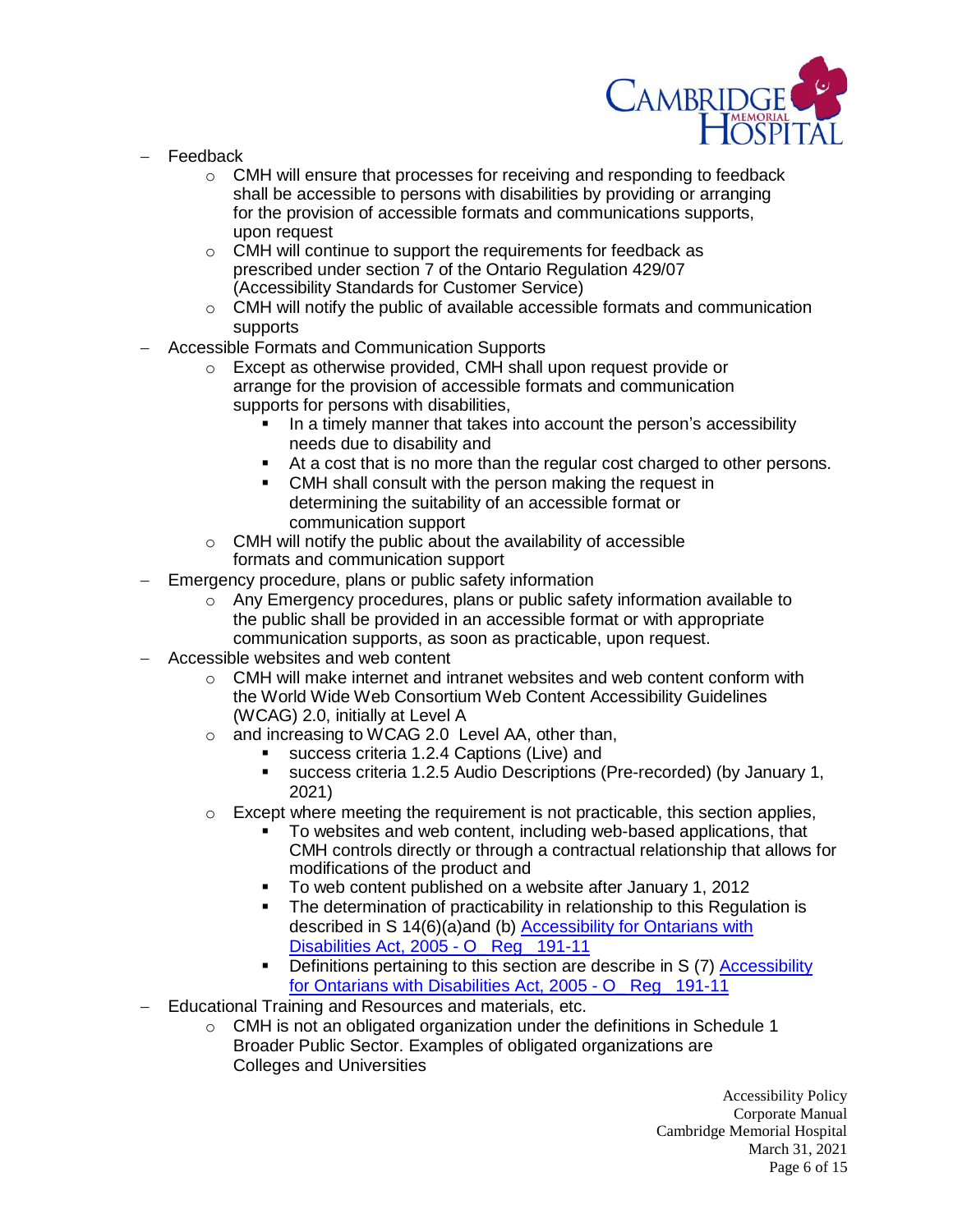

## **Part III - Employment Standards**

- Scope and Interpretation
	- $\circ$  CMH supports the application of this section in relation to its employees; this section does not apply to volunteers
	- o CMH Human Resources (HR) will update its policies, procedures and practices to ensure compliance with Regulation 191/11 Part III Employment Standards.
- Recruitment General
	- o CMH will notify employees and the public about the availability of accommodation for applicants with disabilities in its recruitment processes.
- Recruitment, assessment or selection process
	- o During recruitment CMH Human Resources department shall through consultation with an individual requesting an accommodation, arrange for the provision of suitable accommodation, in a manner that takes into account the applicant's accessibility needs due to disability.
- Notice to successful applicants
	- o Human Resources shall, when making offers of employment, notify the successful applicant of its policies for accommodating employees with disabilities.
- Informing employees of supports
	- $\circ$  Human Resources shall inform its employees of its policies used to support its employees with disabilities, including but not limited to, the provision of job accommodations that take into account an employee's accessibility needs due to disability.
		- This communication will occur as soon as practicable to new employees after commencement of employment.
		- **Updated information will be shared with employees whenever there is a** change to existing policies on the provision of job accommodations that take into account an employee's accessibility needs due to disability.
- Accessible formats and communications supports for employees
	- $\circ$  Where an employee so requests it, CMH will consult with the employee to provide or arrange for the provision of accessible formats and communication supports for,
		- Information that is needed in order to perform the employee's job; and<br>Information that is generally available to employees in the workplace
		- Information that is generally available to employees in the workplace.
	- $\circ$  Consultation with the employee will occur to determine the suitability of an accessible format or communication support
- Workplace emergency response information
	- $\circ$  Individual emergency response information will be provided to employees who have a disability, if the disability is such that the individualized information is necessary and the employer is aware of the need for accommodation due to the employee's disability
	- o If the employee with the disability requires assistance and with the employee's consent, the workplace emergency response information will be shared with the person designated by the employer to provide assistance to the employee.
	- $\circ$  This information will be provided to the employee and designate as soon as practicable after the employer becomes aware of the need for accommodation

Accessibility Policy Corporate Manual Cambridge Memorial Hospital March 31, 2021 Page 7 of 15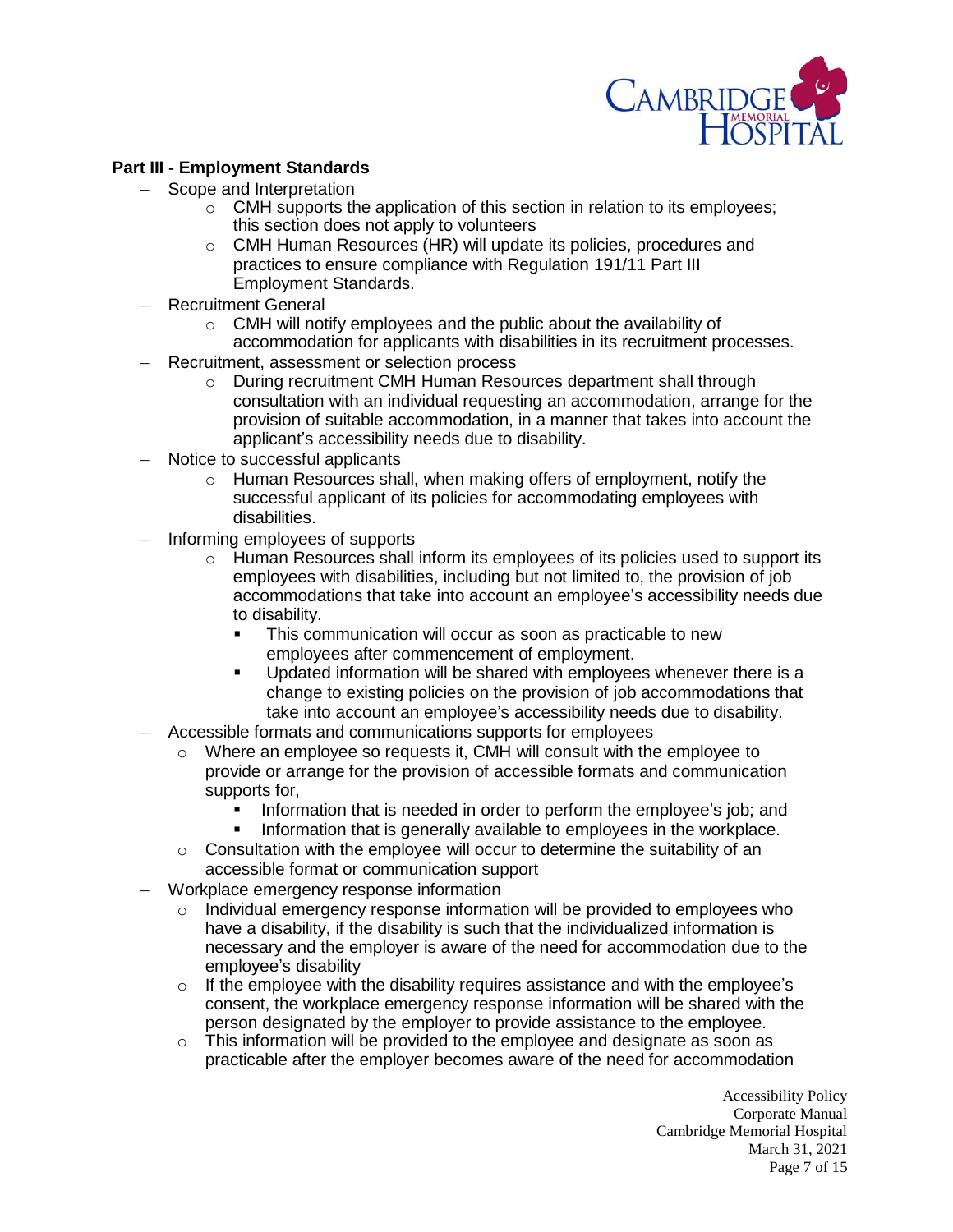

due to the employee's disability.

- $\circ$  This information will be reviewed by Human Resources and with the manager of the employee with a disability,
	- When the employee moves to a different location within the organization
	- When the employee's overall accommodations needs or plans are reviewed; and
	- When the employer reviews its general emergency response policies.
- Documented individual accommodation plans
	- o CMH will develop and have in place a written process for the development of documented individual accommodation plans for employees with disabilities
	- $\circ$  The process for the development of documented individual accommodation plans shall include the following:
		- The manner in which an employee requesting accommodation can participate in the development of the individual accommodation plan
		- The means by which the employee is assessed on an individual basis
		- The manner in which the employer can request an evaluation by an outside medical or other expert, at the employers expense, to assist the employer in determining if accommodation can be achieved and, if so, how accommodation can be achieved.
		- The manner in which the employee can request the participation from their bargaining agent, where the employee is represented by a bargaining agent, or other representative from the workplace, where the employee is not represented by a bargaining agent, in the development of the accommodation plan.
		- The steps taken to protect the privacy of the employee's personal information
		- The frequency with which the individual accommodation plan will be reviewed and updated and the manner in which it will be done.
		- If an individual accommodation plan is denied, the manner in which the reasons for the denial will be provided to the employee.
		- The means of providing the individual accommodation plan in a format that takes into account the employee's accessibility needs due to disability
	- $\circ$  The individual accommodation plan shall include:
		- If requested, any information regarding accessible formats and communication supports provided as described under "Accessible formats and communications supports for employees" in this policy
		- Identify any other accommodation that is to be provided
- Return to Work Process
	- o CMH Human Resources,
		- Shall develop and have in place a return to work process for its employees who have been absent from work due to a disability and require disabilityrelated accommodations in order to return to work, and
		- Shall document this process.
	- o The return to work process shall,
		- Outline the steps the employer will take to facilitate the return to work of employees who were absent because their disability required them to be away from work, and

Accessibility Policy Corporate Manual Cambridge Memorial Hospital March 31, 2021 Page 8 of 15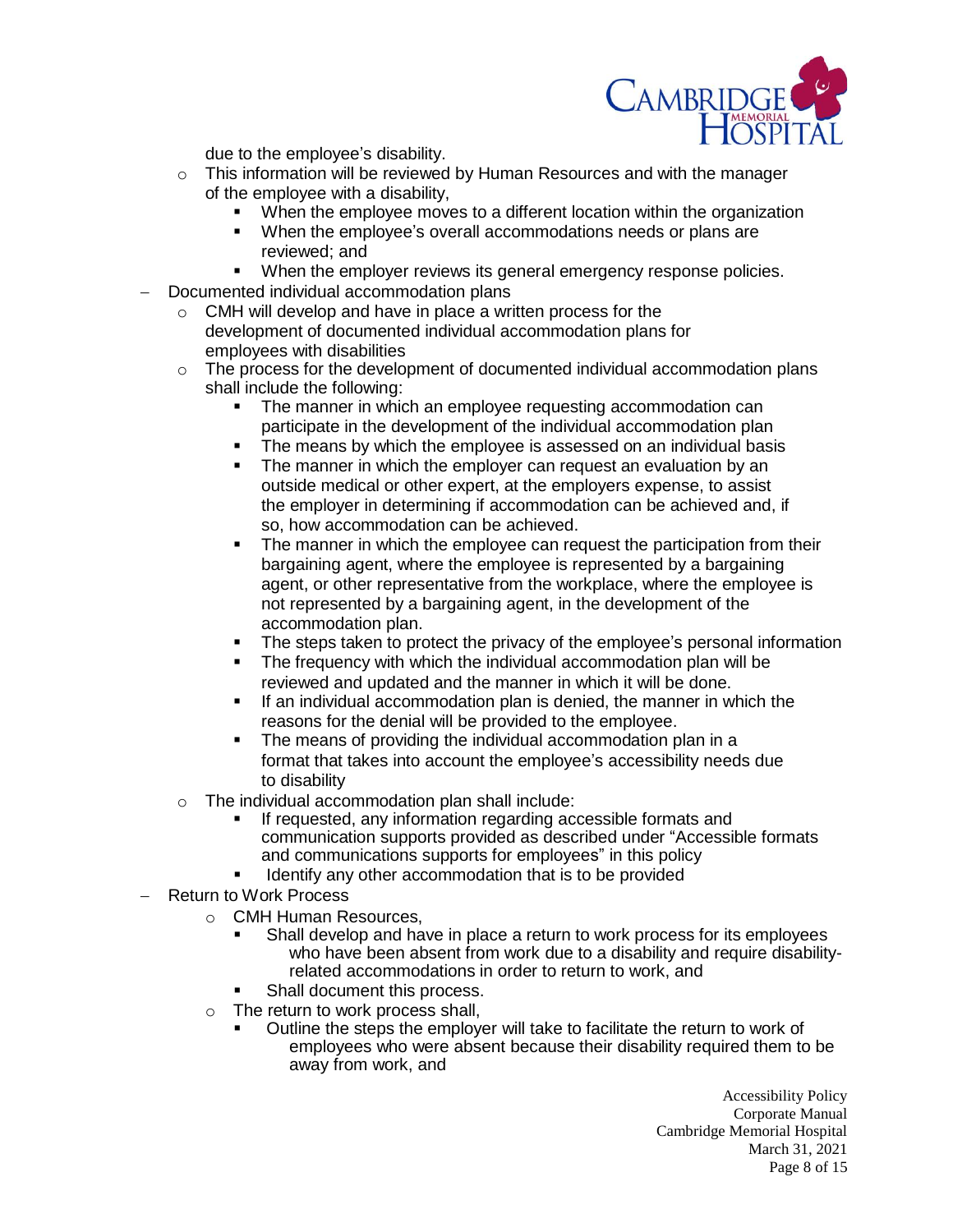

- Use documented individual accommodation plans, as described above, as part of the process.
- o The return to work process referenced here does not replace or override any other return to work process crated by or under any other statute.
- Performance Management
	- o The performance management process shall take into account the accessibility needs of employees with disabilities, as well as individual accommodation plans, when using the performance management tool
- Career development and advancement
	- $\circ$  The needs of the employee with disability/disabilities and any individual accommodation plans shall be taken onto account when providing career development and advancement to its employees with disabilities.
	- o 'career development and enhancement' includes providing additional responsibilities within an employee's current position and the movement of an employee from one job to another that may be higher in pay, provide greater responsibility or be at a higher level in the organization, or any combination of them and, for both additional responsibilities and employee movement, is usually based on merit or seniority, or a combination of them.
- Redeployment
	- o The accessibility needs of the employees with disabilities, as well as an individual accommodation plan shall be taken into account when redeploying employees with disabilities.
	- o "Redeployment' means the reassignment of employees to other departments or jobs within the organization as an alternative to layoff, when a particular job or department has been eliminated by the organization.

## **Part IV - Transportation Standards**

- This section is not applicable to Cambridge Memorial Hospital

# **Part IV.I - Design of Public Spaces Standards**

(Accessibility Standards for the Built Environment)

- Application
	- $\circ$  Except as otherwise specified, this Part applies to public spaces that are newly constructed or redeveloped on and after the dates January 1, 2016
- The legislation provides application, general obligation and technical requirements for the construction/renovation of outdoor public use eating areas on hospital grounds; exterior paths of travel including ramps, stairs, curb ramps, depressed curbs, and rest areas; accessible parking and obtaining services including service counters, fixed queuing guides and waiting areas

# **Guidelines:**

## **Communication:**

- When communicating with a person with a disability, do so in a manner that takes into account the person's disability. Communicate with a person with a disability in a manner that takes into account their individual needs.
	- o Think about and/or learn how people with disabilities communicate.

Accessibility Policy Corporate Manual Cambridge Memorial Hospital March 31, 2021 Page 9 of 15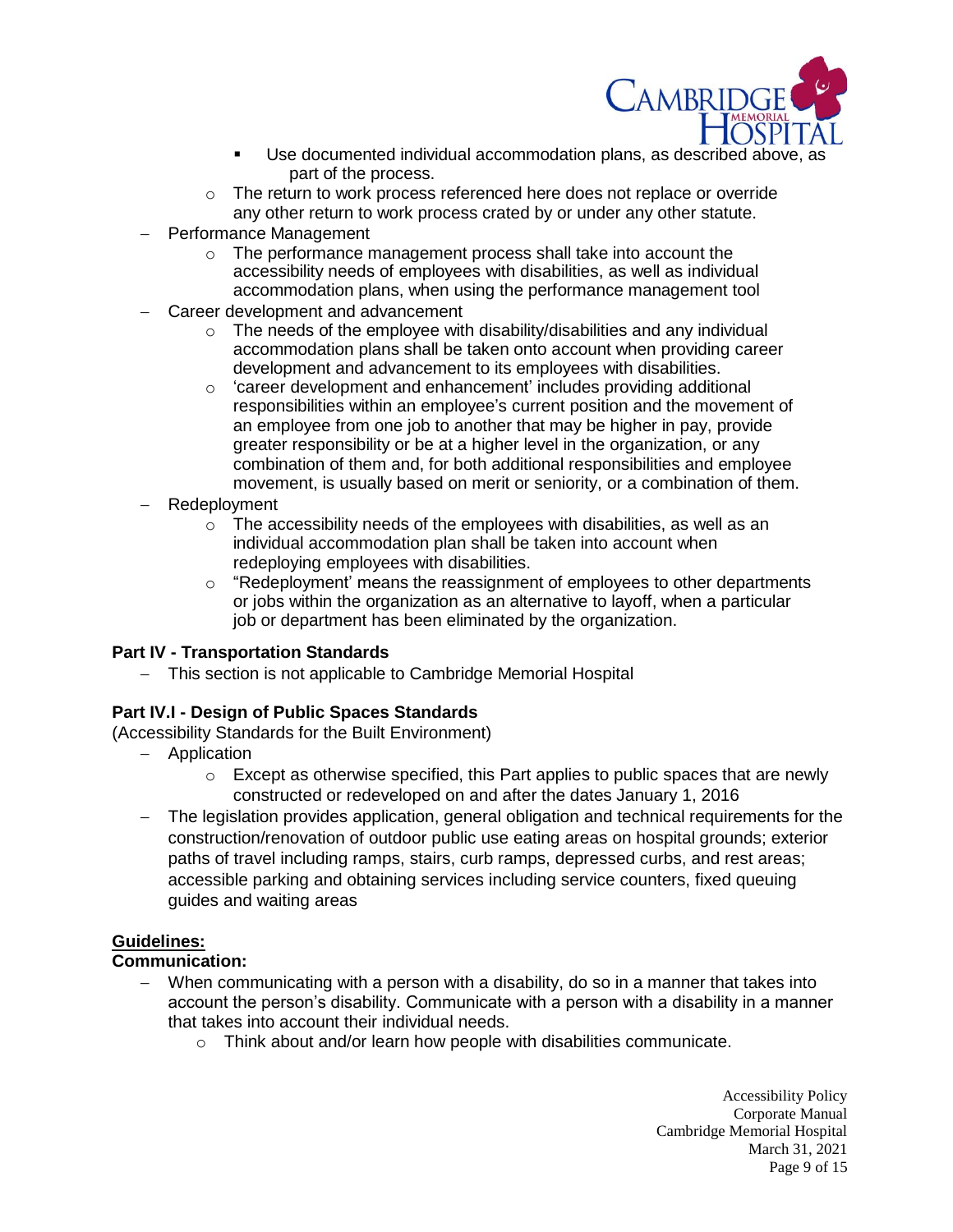

- o Be flexible in planning the approach (e.g. use of written, spoken, or picture form or other assistive device may be useful.)
- o Ask the patient directly about their preferred method of communication
- Plan ahead where possible to ensure the appropriate assistive device is available.
	- $\circ$  A variety of assistive measures are available for patients use including:
		- TTY service, lifts, staff resources (Occupational Therapists, Speech and Language Pathologists).
		- Other community resources.

# **Service Animals:**

- Tips on interacting with a customer who uses a service animal:
	- $\circ$  Avoid making assumptions about the animal. Not all Service animals wear special collars or harnesses. If you are not sure if the animal is a pet or Service animal, ask the person with a disability.
	- $\circ$  Patient is responsible for the care and supervision of their Service animal. Staff is not expected to provide care or food for the animal. However, staff can provide water for the Service animal if the patient requests this.
	- o Refer to Appendix A

# **Support Person:**

- Support person role:
	- o Provides care needs:
		- Personal care needs including but not limited to assistance with eating or using the washroom.
		- Medical needs may include but are not limited to, monitoring the person with a disability's health conditions, providing injections and providing support when someone has moderate to severe seizures.
	- $\circ$  Support person can be a paid personal support worker, volunteer, a friend or a family member. He or she does not necessarily need to have special training or qualifications.
	- o Refer to Appendix B
- Interacting with a patient who has a support person:
	- $\circ$  The person with a disability may not introduce their support person. If you are not sure which person is the patient, take your lead from the person using or requesting your service and/or simply ask.
	- $\circ$  Once you have determined who the patient is, speak directly to them, not to their support person.

# **Procedure:**

## **Feedback and Communication:**

- 1. Patients and families are welcome to contact the Patient Relations Service. The focus of the Service is on improving communication, accessing information or resources, and addressing and resolving difficulties.
- 2. The Patient Relations Service provides a bridge between patients/families and the hospital. The Patient Relations Coordinator assists patients or families who are experiencing difficulty, or who may have questions, concerns or a compliment about their care or service at CMH.

Accessibility Policy Corporate Manual Cambridge Memorial Hospital March 31, 2021 Page 10 of 15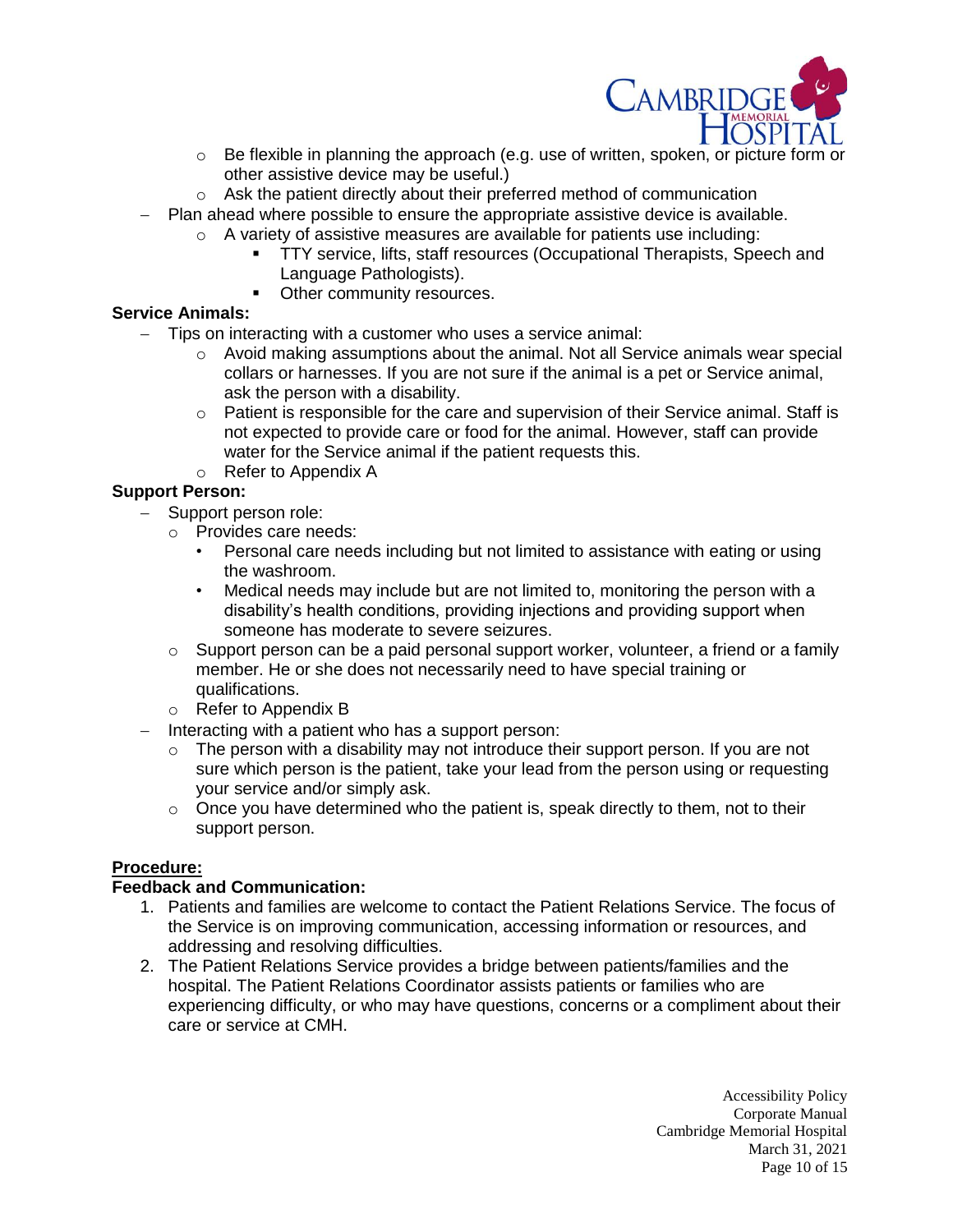

- 3. We encourage and welcome feedback and suggestions from patients and families, in person, by letter, or by telephone. Alternative communication formats may be arranged upon request.
- 4. Confidentiality is highly respected and maintained.
- 5. The Cambridge Memorial Hospital Patient Relations Service is available Monday to Friday, 9:00 a.m. to 5:00 p.m., at 519-621-2333, ext. 2360 or via e-mail [patientrelations@cmh.org](mailto:patientrelations@cmh.org)
- 6. The Patient Relations department coordinates a response with the department manager, senior administration, physicians and staff as required, addressing the concerns of the person providing the feedback.
- 7. Patient Relations provides any feedback related to Accessibility to the Accessibility Committee for inclusion in the annual Accessibility Planning Report.

## **Accessibility Training:**

- 1. Notification of changes to policies, practices and procedures and any associated training requirements are distributed to all staff, physicians, agents, volunteers, and students via Outlook and communications broadcast.
- 2. Training will be ongoing in connection with changes to policies, practices and procedures.
- 3. CMH training policy will be available for the public and will identify:
	- a) Summary of the contents of the training and details of when the training is to be provided.
	- b) Record of training provided, including the dates on which training is provided and the number of individuals to whom it is provided.

#### **Assistive Devices, Service Animals and Support Persons Assistive Device:**

1. Manager and staff will collaborate, discuss and develop a plan with the person with the assistive device, service animal or support person to arrange for alternate support in the event that they are unable to stay with the patient

## **Service Animals and Guide Dogs:**

- 1. Staff will collaborate and discuss with the person with a disability areas where the presence of a Service animal is not allowed prior to their arrival (where possible) and develop alternate arrangements.
- 2. Guide dogs and other Service animals are not permitted where sterile procedures occur in accordance with the Health Promotion and Protection Act including but not limited to:
	- a) Operating Rooms,
	- b) Minor Procedure Rooms or Rooms where sterile interventional procedures are occurring
	- c) In any room where radiation exposure occurs (X-ray, CT, MRI) or where there is potential risk to the service animal
- 3. Infection Prevention and Control and the Manager/Shift Administrator and/or Manager on Call must be contacted whenever a patient with a Service animal is admitted to the hospital or, whenever there is a concern regarding the safety and/or security of persons in the area
- 4. A patient admitted with a Service animal will be accommodated in a private room at no extra charge. The care of the Service animal is the responsibility of the owner.

Accessibility Policy Corporate Manual Cambridge Memorial Hospital March 31, 2021 Page 11 of 15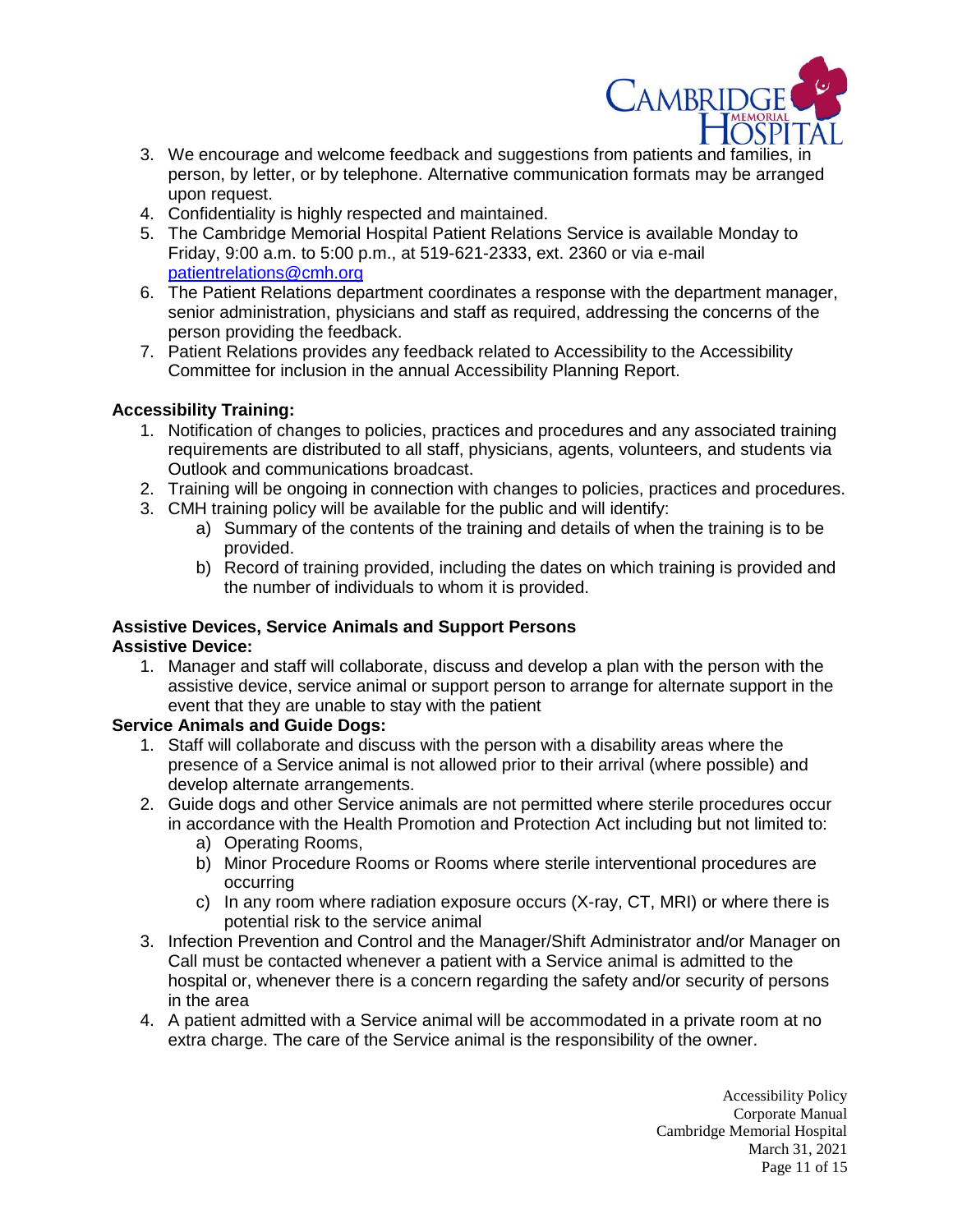

- 5. If in accordance with this policy, it becomes necessary to separate the Service animal from its owner, healthcare personnel will make all reasonable efforts to help facilitate the transfer of the animal to a designated person.
- 6. The person who requires the Service animal may be asked to provide a letter from a physician or nurse, or documentation from the Ministry of the Attorney General's office confirming that the person requires a Service animal.

#### **Support Person:**

- 1. Where a support person is excluded by law, Cambridge Memorial Hospital will accommodate alternative ways for the person with disabilities to access our goods and services.
- 2. Support persons may be permitted in areas where some sterile procedures occur in accordance with the Health Promotion and Protection Act including but not limited to:
	- a) Operating Rooms,
	- b) Minor Procedure Rooms (case specific)
	- c) In any room where radiation exposure occurs (X-ray, CT, MRI) or where there is potential risk to the support person
- 3. Staff will inform the person with a disability of areas where the presence of a support person is not allowed prior to their arrival (where possible) and will develop an accessibility plan with the individual identifying alternate support arrangements.
- 4. Confidentiality and privacy of the person with a disability and other clients will be respected at all times by staff and may be requested of the support person where applicable (i.e. group counseling sessions)
- 5. The right to autonomous decision-making is protected by law is applicable to people with disability accompanied by a support person. Refer to Consent to Treatment Policy
- 6. Staff may request a support person be provided by the patient in order to protect the health and welfare of a person with disability.
- 7. Patients with disabilities must be allowed to use their support persons while accessing hospital services.

## **References:**

Service Ontario (2009). [Accessibility for Ontarians with Disabilities Act](http://www.e-laws.gov.on.ca/html/statutes/english/elaws_statutes_05a11_e.htm) S.O. Chapter 11

Service Ontario (2005) [Accessibility for Ontarians with Disabilities Act](http://www.e-laws.gov.on.ca/html/source/regs/english/2007/elaws_src_regs_r07429_e.htm) *Customer Service Standards* 429/07

[Blind Persons' Rights Act](http://www.e-laws.gov.on.ca/html/statutes/english/elaws_statutes_90b07_e.htm) (1990) R.S., c. 40, s. 1

Ontario Hospital Association (2008). Accessibility for Ontarians with Disabilities Act (2005). *Taking a close look at the Standards: Impact and Implications*. Toronto, ON

Canadian National Institute for the Blind. Kitchener, ON. Accessibility Specialist.

Service Ontario (2011) [Accessibility for Ontarians with Disabilities Act](http://www.e-laws.gov.on.ca/html/source/regs/english/2011/elaws_src_regs_r11191_e.htm) *Integrated Accessibility Standard Regulation 191/11* 

Service Ontario (2005). [Accessibility for Ontarians with Disabilities Act](http://www.aoda.ca/training-resource) *Training Resource for Small Businesses and Organizations*

> Accessibility Policy Corporate Manual Cambridge Memorial Hospital March 31, 2021 Page 12 of 15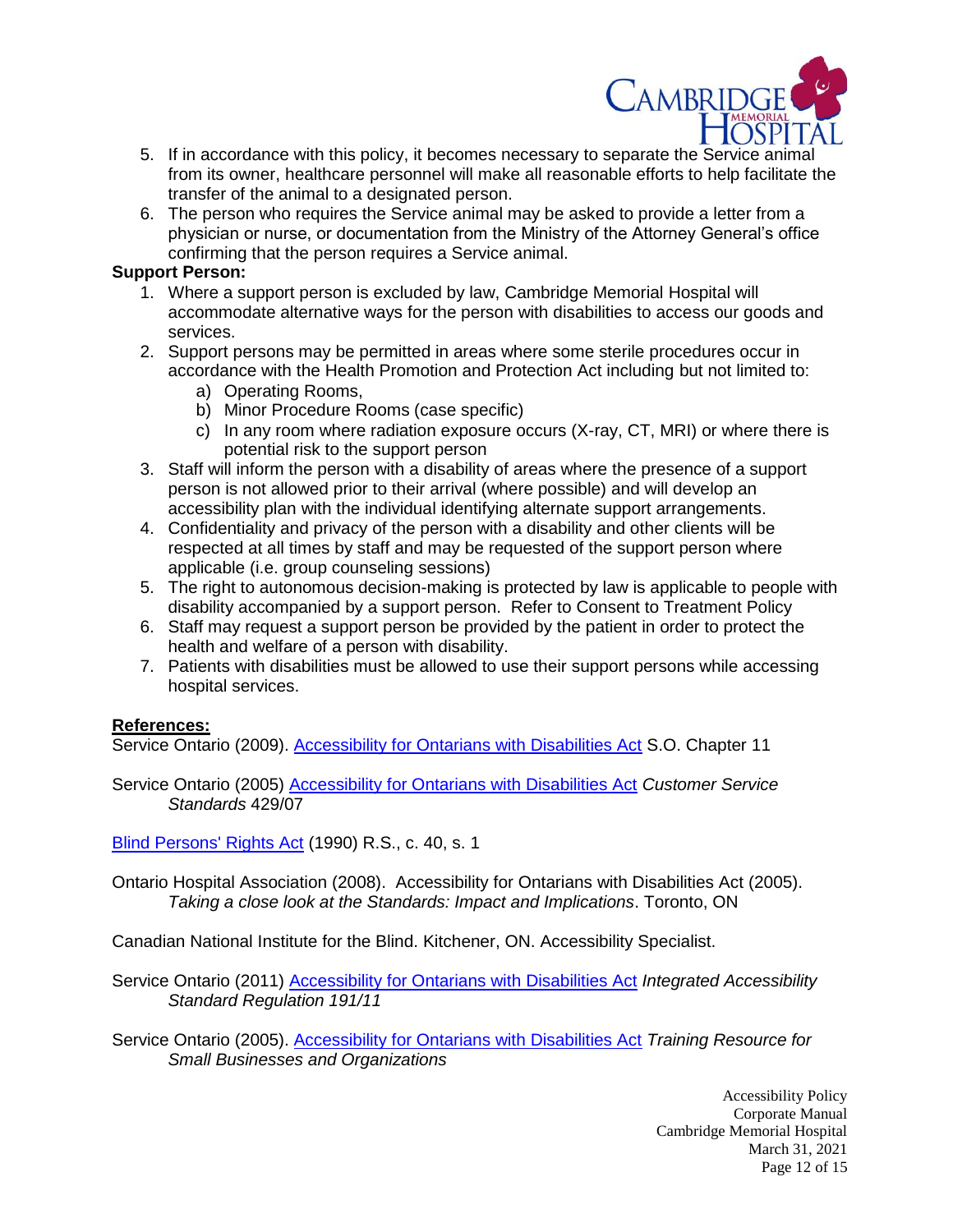

[Human Rights](http://www.e-laws.gov.on.ca/html/statutes/english/elaws_statutes_90h19_e.htm) Code Human Rights Code, R.S.O. 1990, c. H.19

Cambridge Memorial Hospital Accessibility Policy [Accessibility Policy](http://cmhnet/documents/policies/corp/introduction/accessibility_policy_1_05_22.pdf)

[Americans with disabilities Act](http://www.ada.gov/pubs/ada.htm) (1990)

University Health Network. (2013) Administrative – Accessibility for Ontarians with Disabilities Act – Integrated Accessibility Standards Regulation

Sault Area Hospital. (2013). Accessibility Policy

## **Developed in Consultation with:**

- Accessibility Committee
- Manager, Planning and Development
- Human Resources
- Patient Relations and Safety Specialist
- Information Management Technology
- Purchasing Department
- Infection Prevention and Control

Accessibility Policy Corporate Manual Cambridge Memorial Hospital March 31, 2021 Page 13 of 15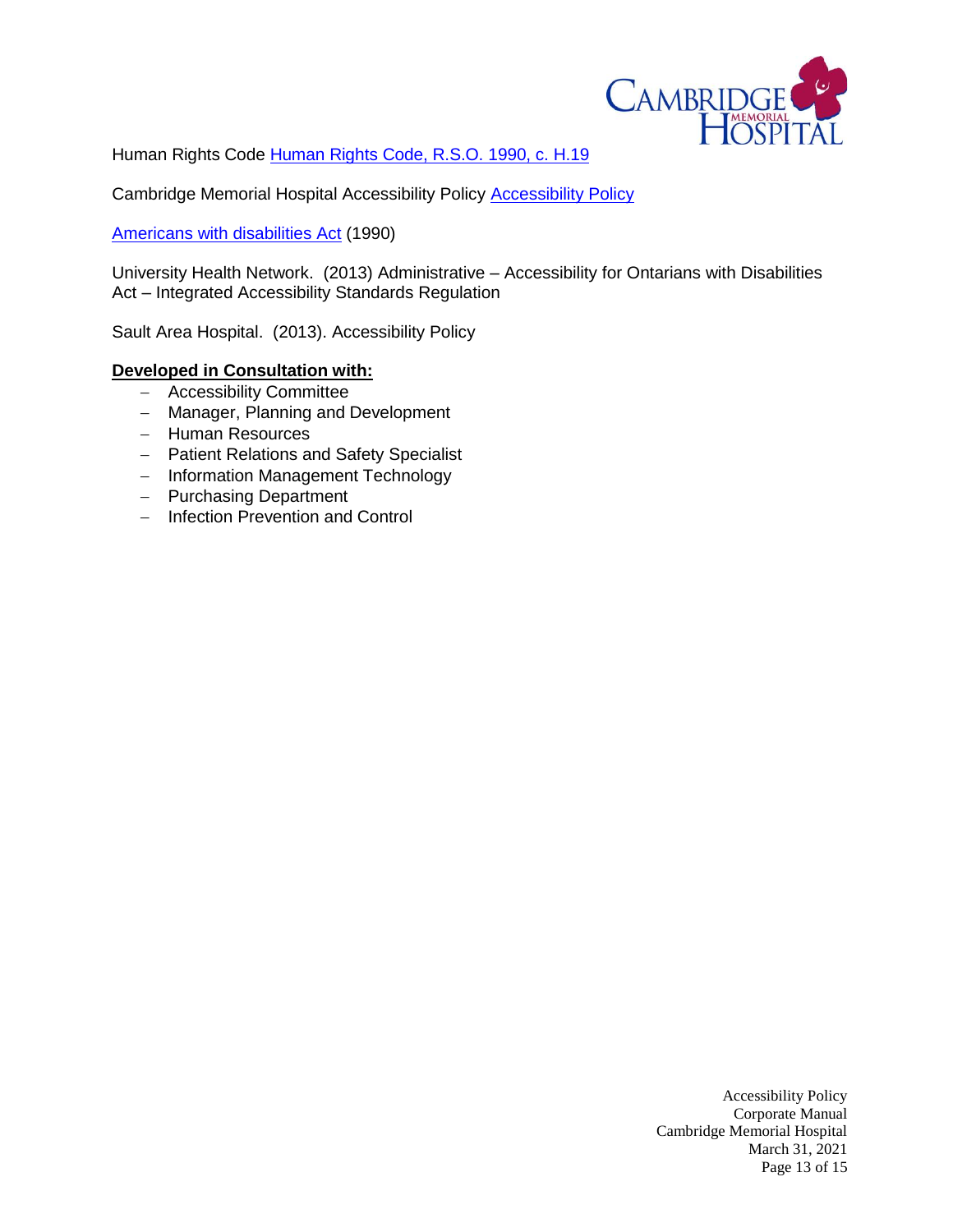

#### **Service Animal Key Tasks Users** Autism assistance or service dog. • Keeps a child from running into danger and provides assistance when sensory stimulus is heightened. Dog is attached to the child's waist by a belt and a leash Follows directions of owner, alerts People with autism or other developmental/ intellectual disabilities. Guide dog, dog guide or seeing eye dog owner to changes in elevation (e.g., curbs, stairs) and obstacles. People with vision loss. Hearing ear, hearing, sound alert or hearing alert dog, cat or animal • Alerts owner to sounds often by a nudge or pawing and leads him/her to the source of the sound. May use a special signal to alert owner to fire alarm. People who are Deaf, oral deaf, deafened or hard of hearing. Psychiatric service dog | Retrieves and prompts the person to take medicine, retrieves or activates medical alert, leads person out of crowds, etc. People with mental health disabilities. Service or mobility dog or animal, special skills dog or animal (Small ponies or miniature horses are used but are not as common). May pull wheelchairs, carry objects, pull items, turn handles or push buttons such as door openers. Larger dogs may provide balance support. People with physical disabilities. Seizure, seizure alert, seizure assist or seizure response dog or animal Steers owner from danger during a seizure, activates medical alert Can alert owner to an oncoming seizure People who have epilepsy or other seizure disorders.

#### **Appendix A: Service Animal Role Guidelines**

Ministry of Community and Social Services. Training Resource - Customer Service Standard 429/07 Pg. 27

> Accessibility Policy Corporate Manual Cambridge Memorial Hospital March 31, 2021 Page 14 of 15